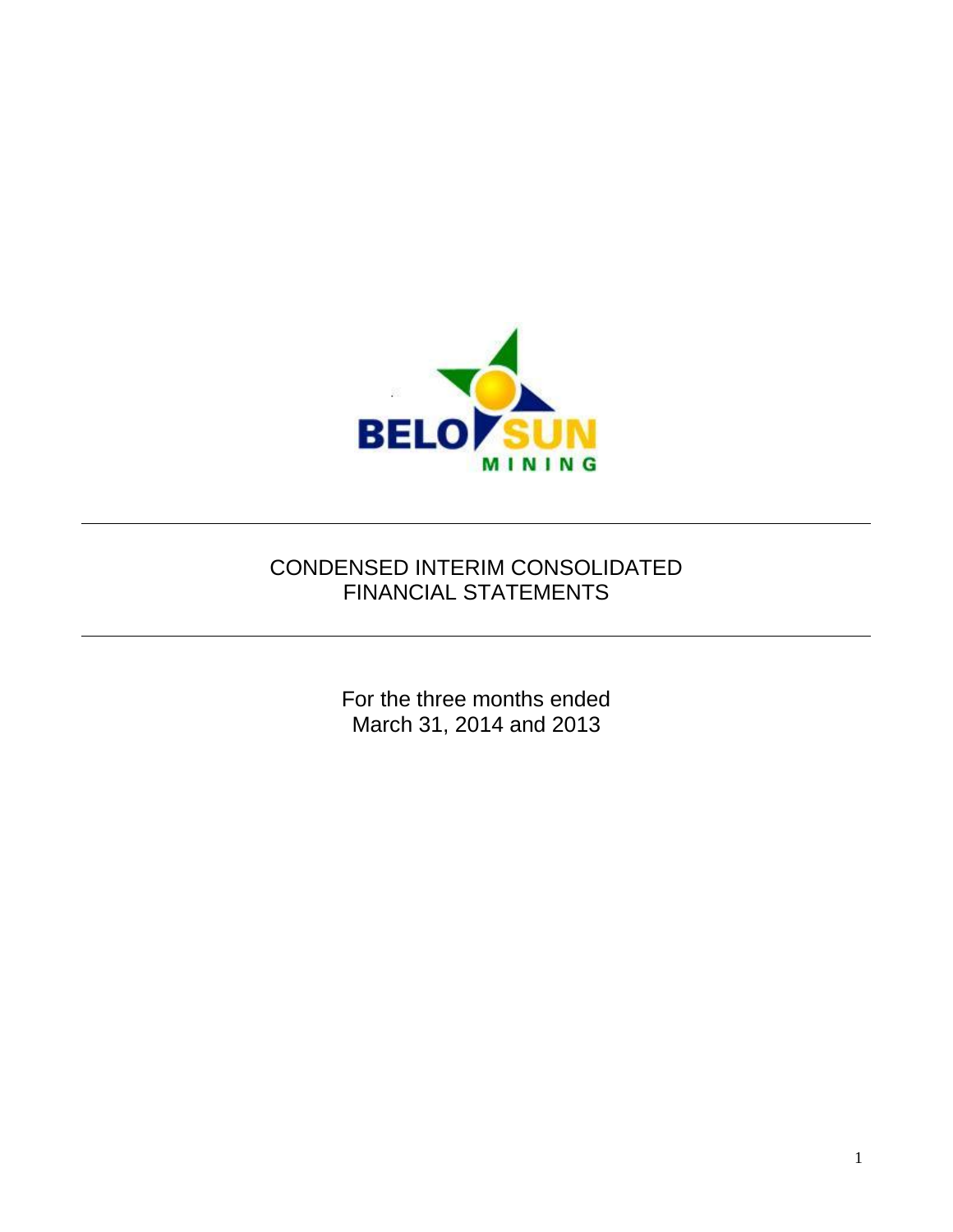# **Condensed Interim Consolidated Statements of Financial Position**  *Unaudited* **Belo Sun Mining Corp.**

| (Expressed in Canadian dollars)          |                |                             |                  |
|------------------------------------------|----------------|-----------------------------|------------------|
|                                          |                | March 31,                   | December 31,     |
|                                          | <b>Notes</b>   | 2014                        | 2013             |
| <b>Assets</b>                            |                |                             |                  |
| <b>Current assets</b>                    |                |                             |                  |
| Cash and cash equivalents                |                | \$<br>10,135,602            | 13,197,670<br>S  |
| Prepaid expenses and sundry receivables  | 3              | 204,168                     | 279,009          |
|                                          |                | 10,339,770                  | 13,476,679       |
| <b>Non-current assets</b>                |                |                             |                  |
| Property and equipment                   | 6              | 6,764,319                   | 6,584,995        |
| Term investment                          | 5              | 576,773                     | 517,427          |
| <b>Total Assets</b>                      |                | \$<br>17,680,862            | \$<br>20,579,101 |
|                                          |                |                             |                  |
| <b>Liabilities and Equity</b>            |                |                             |                  |
| <b>Current liabilities</b>               |                |                             |                  |
| Accounts payable and accrued liabilities | $\overline{7}$ | $\mathfrak{F}$<br>1,040,508 | \$<br>1,049,128  |
| <b>Finance leases</b>                    | 8              | 5,204                       | 9,558            |
| <b>Current taxes</b>                     |                | 7,091                       | 7,091            |
|                                          |                | 1,052,803                   | 1,065,777        |
|                                          |                |                             |                  |
| <b>Equity</b>                            |                |                             |                  |
| Share capital                            |                | 157,304,907                 | 157,304,907      |
| Share-based payments reserve             | 9              | 15,141,493                  | 15, 141, 493     |
| Accumulated other comprehensive income   |                | 492,096                     | 144,548          |
| <b>Deficit</b>                           |                | (156, 310, 437)             | (153, 077, 624)  |
| <b>Total Equity</b>                      |                | 16,628,059                  | 19,513,324       |
| <b>Total Liabilities and Equity</b>      |                | \$<br>17,680,862            | \$20,579,101     |
|                                          |                |                             |                  |
| Commitments and contingencies            | 14             |                             |                  |
|                                          |                |                             |                  |
| Approved on behalf of the Directors:     |                |                             |                  |
| "Catherine Stretch"                      |                | "Mark Eaton"                |                  |

Director **Director** Director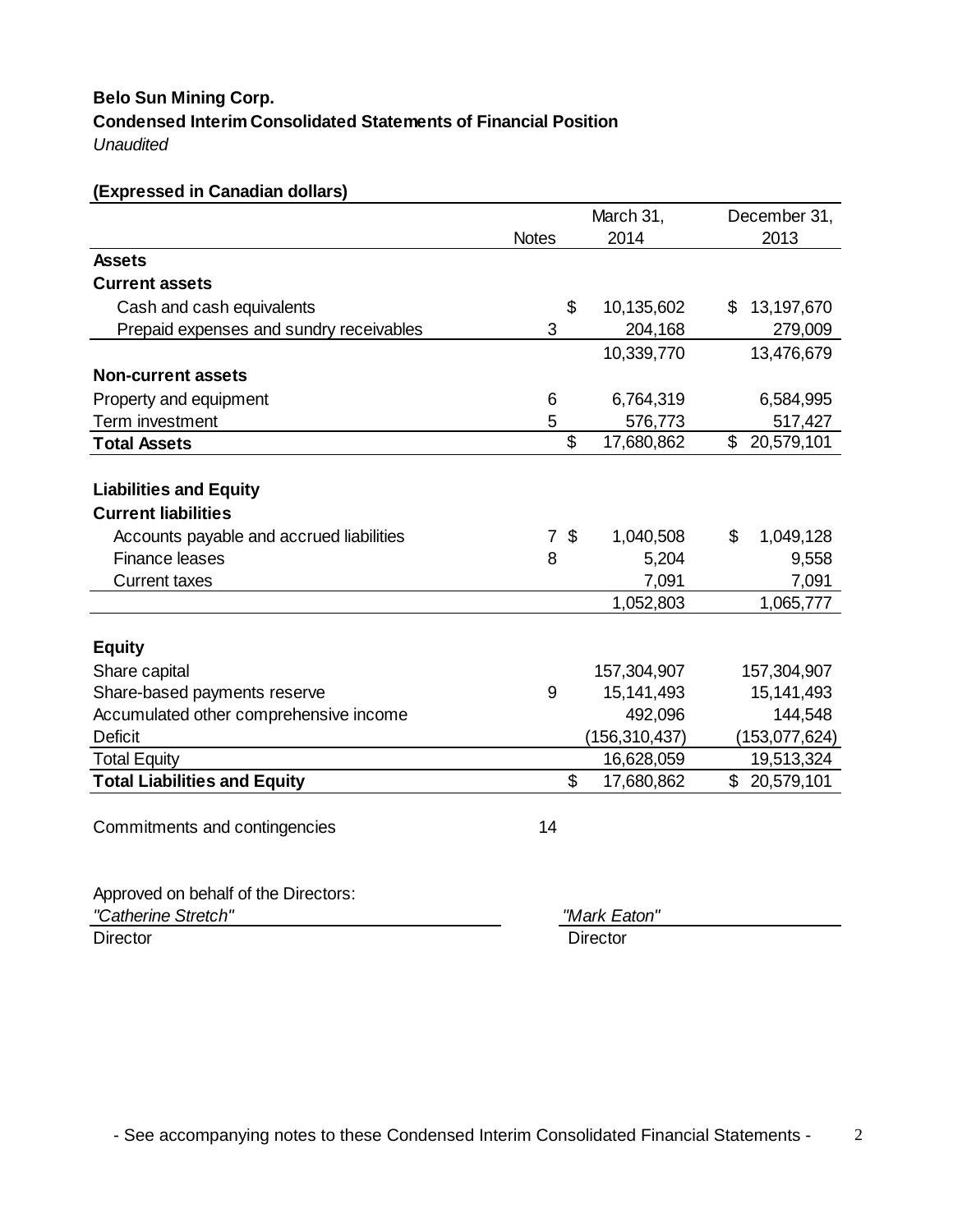# **Condensed Interim Consolidated Statements of Comprehensive Loss** *Unaudited* **Belo Sun Mining Corp.**

# **(Expressed in Canadian dollars)** 2014 2013 Expenses Management fees paid to directors 13 \$ 128,155 \$ 328,972 Salaries, wages and consulting fees 619,201 2,423,992 Legal fees 3,484 Audit fees 27,500 25,000 General and administration 690,315 Depreciation 81,079 112,172 Share-based payments 5 - 65,000 Exploration and evaluation expenses  $\frac{4}{1,289,828}$  5,176,599 Engineering studies 1 1 2,891,856 Foreign exchange gain (70,593) (103,505) Loss from operations (3,318,686) (11,613,885) Interest income 85,873 219,509 Gain on derivative liability and the state of the state of the state of the state of the state of the state of the state of the state of the state of the state of the state of the state of the state of the state of the sta Net loss for the period (3,232,813) (11,360,487) 347,548 198,333 Comprehensive loss for the period \$ (2,885,265) \$ (11,162,154) Loss per share Basic 6 (0.01) \$ (0.04) Diluted \$ (0.01) \$ (0.04) Exchange differences on translating foreign operations **Notes** Three months ended March 31,

Weighted average number of shares outstanding: Basic and diluted 266,110,534 265,910,534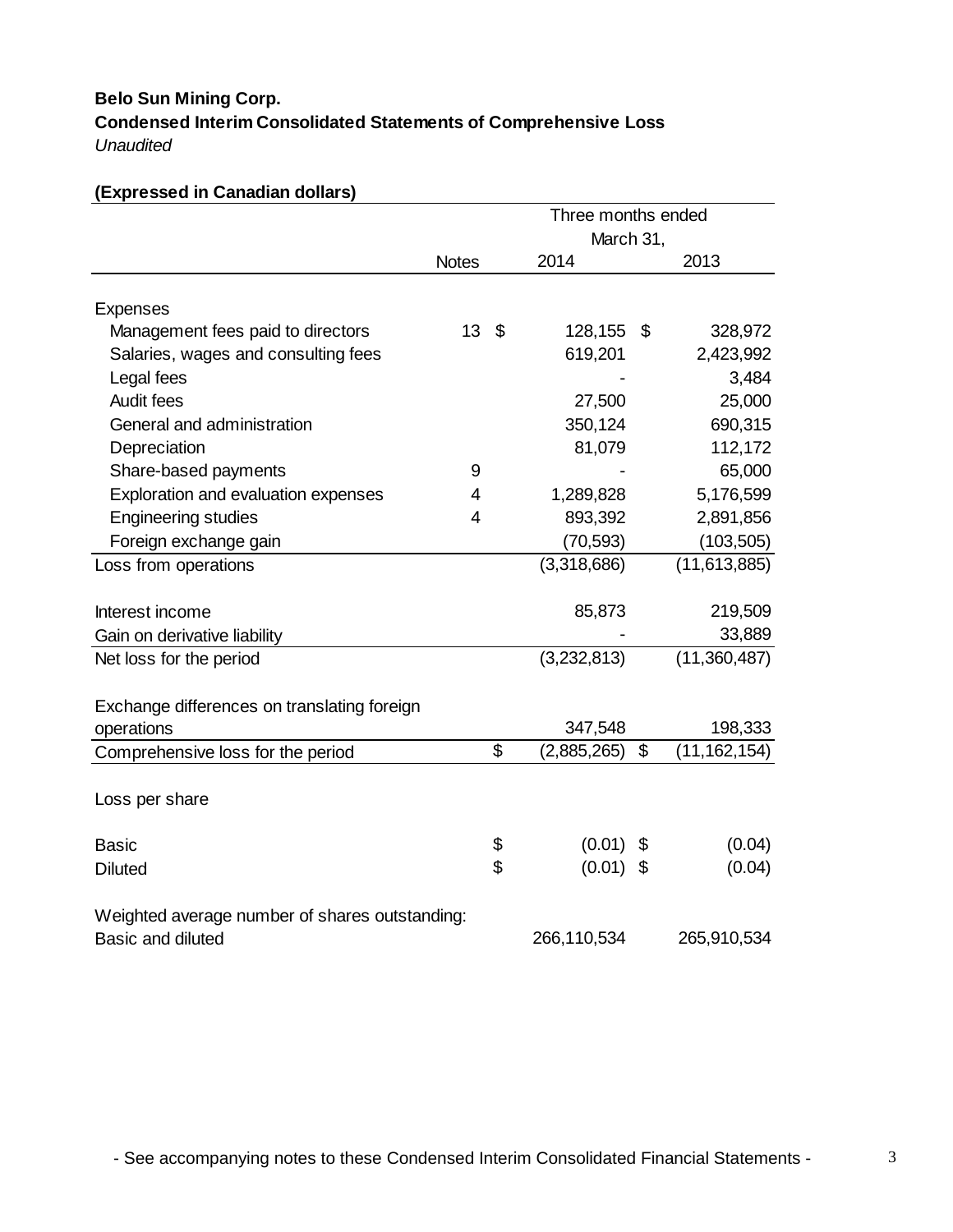# **Condensed Interim Consolidated Statements of Cash Flows**  *Unaudited* **Belo Sun Mining Corp.**

# **(Expressed in Canadian dollars)**

|                                                                                      |              | Three months ended<br>March 31, |                                  |  |
|--------------------------------------------------------------------------------------|--------------|---------------------------------|----------------------------------|--|
|                                                                                      | <b>Notes</b> | 2014                            | 2013                             |  |
| Cash provided by (used in) operations:                                               |              |                                 |                                  |  |
| Net (loss)                                                                           |              |                                 | $$$ (3,232,813) $$$ (11,360,487) |  |
| Items not involving cash:                                                            |              |                                 |                                  |  |
| Share-based payments                                                                 | 9            |                                 | 65,000                           |  |
| Depreciation                                                                         |              | 81,079                          | 112,172                          |  |
| Interest income                                                                      |              | (85, 873)                       | (219,509)                        |  |
| Interest income received                                                             |              | 73,236                          | 210,975                          |  |
| (Gain) on derivative liability                                                       |              |                                 | (33, 889)                        |  |
| Unrealized (gain) on foreign exchange                                                |              | (114, 196)                      | (213, 156)                       |  |
| Working capital adjustments:                                                         |              |                                 |                                  |  |
| Change in prepaid expenses and sundry receivables                                    |              | 74,841                          | (218, 379)                       |  |
| Change in accounts payables and accrued liabilities                                  |              | (8,620)                         | 993,465                          |  |
| Change in current income taxes                                                       |              |                                 | (7,091)                          |  |
| Net cash (used) by operating activities                                              |              | (3,212,346)                     | (10,670,899)                     |  |
|                                                                                      |              |                                 |                                  |  |
| <b>Investing activities</b>                                                          |              |                                 |                                  |  |
| Expenditures on property and equipment                                               |              | (549)                           | (74, 156)                        |  |
| Payment against liabilities related to the acquisition of land                       |              |                                 | (437, 985)                       |  |
| Net cash (used) in investing activities                                              |              | (549)                           | (512,141)                        |  |
|                                                                                      |              |                                 |                                  |  |
| <b>Financing activities</b>                                                          |              |                                 |                                  |  |
| Finance lease payments                                                               |              | (4, 957)                        | (11, 374)                        |  |
| Net cash provided by financing activities                                            |              | (4, 957)                        | (11, 374)                        |  |
| Change in cash and cash equivalents                                                  |              | (3,217,852)                     | (11, 194, 414)                   |  |
|                                                                                      |              | 13,197,670                      | 45,977,241                       |  |
| Cash and cash equivalents, beginning of the period                                   |              | 155,784                         | 258,759                          |  |
| Effect of exchange rate on cash held<br>Cash and cash equivalents, end of the period |              |                                 | \$10,135,602 \$35,041,586        |  |
|                                                                                      |              |                                 |                                  |  |
| Cash and cash equivalents are comprised of:                                          |              |                                 |                                  |  |
| Cash in bank                                                                         |              | 8,245,996<br>\$                 | \$30,680,059                     |  |
| Short-term money market instruments                                                  |              | \$<br>1,889,606                 | 4,361,527<br>\$                  |  |
|                                                                                      |              |                                 | \$10,135,602 \$35,041,586        |  |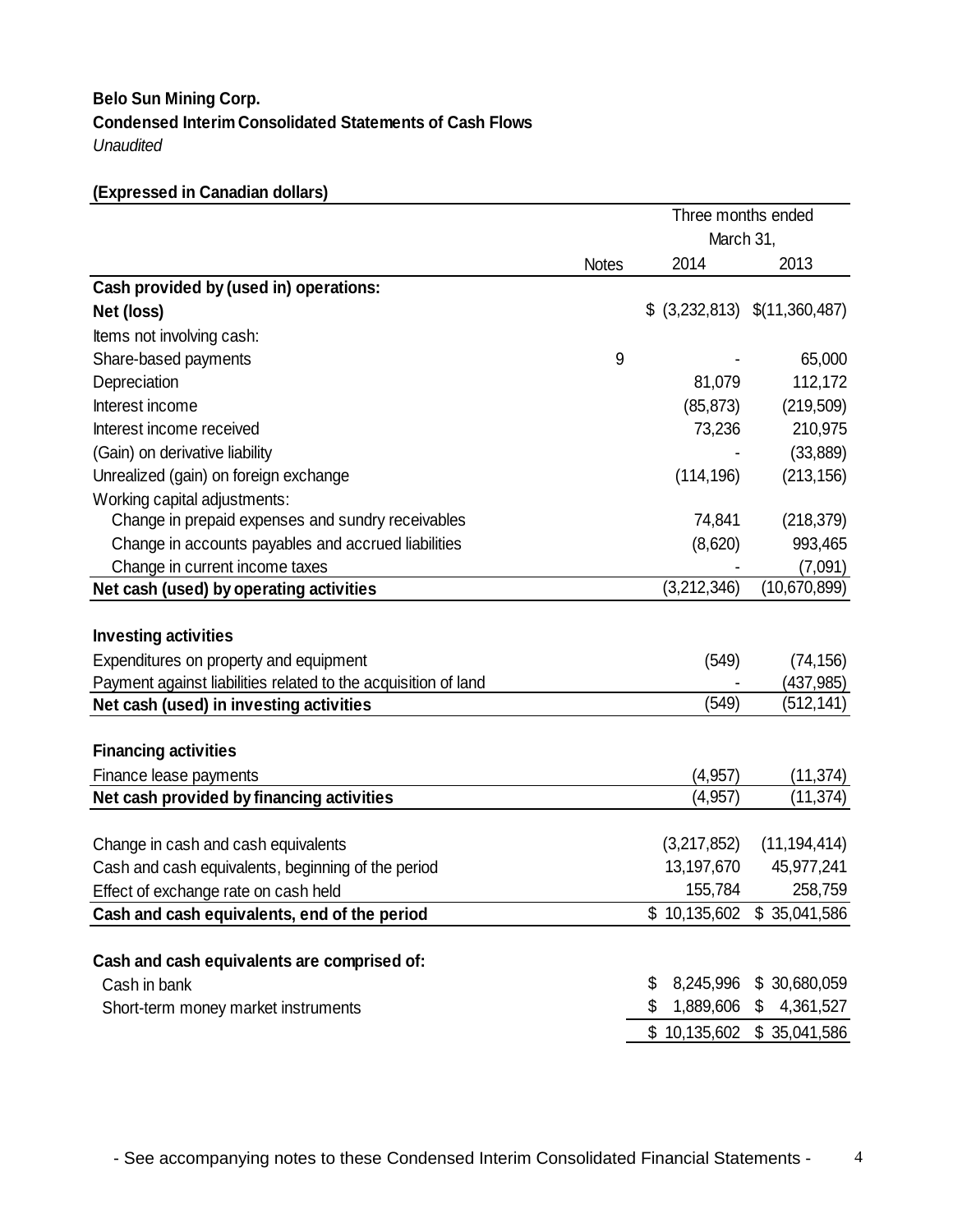# **Belo Sun Mining Corp. Condensed Interim Consolidated Statements of Changes in Equity**

*Unaudited*

# **(Expressed in Canadian dollars)**

|                            |               |                      |              | Accumulated      |                 |              |
|----------------------------|---------------|----------------------|--------------|------------------|-----------------|--------------|
|                            |               |                      | Share-Based  | Other            |                 |              |
|                            | <b>Number</b> |                      | Payments     | Comprehensive    |                 |              |
|                            | of Shares     | <b>Share Capital</b> | Reserve      | Income/(Loss)    | Deficit         | Total        |
| Balance, December 31, 2013 | 266,110,534   | \$157,304,907        | \$15,141,493 | \$<br>144,548    | (153,077,624)   | \$19,513,324 |
| Comprehensive (loss)       |               |                      |              | 347,548          | (3,232,813)     | (2,885,265)  |
| Balance, March 31, 2014    | 266,110,534   | \$157,304,907        | \$15,141,493 | 492,096          | (156, 310, 437) | \$16,628,059 |
| Balance, December 31, 2012 | 265,910,534   | \$157,177,638        | \$13,270,262 | \$<br>(497, 425) | (121,045,306)   | \$48,905,169 |
| Comprehensive (loss)       |               |                      | 65,000       | 198,333          | (11,360,487)    | (11,097,154) |
| Balance, March 31, 2013    | 265,910,534   | \$157,177,638        | \$13,335,262 | \$<br>(299,092)  | (132,405,793)   | \$37,808,015 |

- See accompanying notes to these Condensed Interim Consolidated Financial Statements -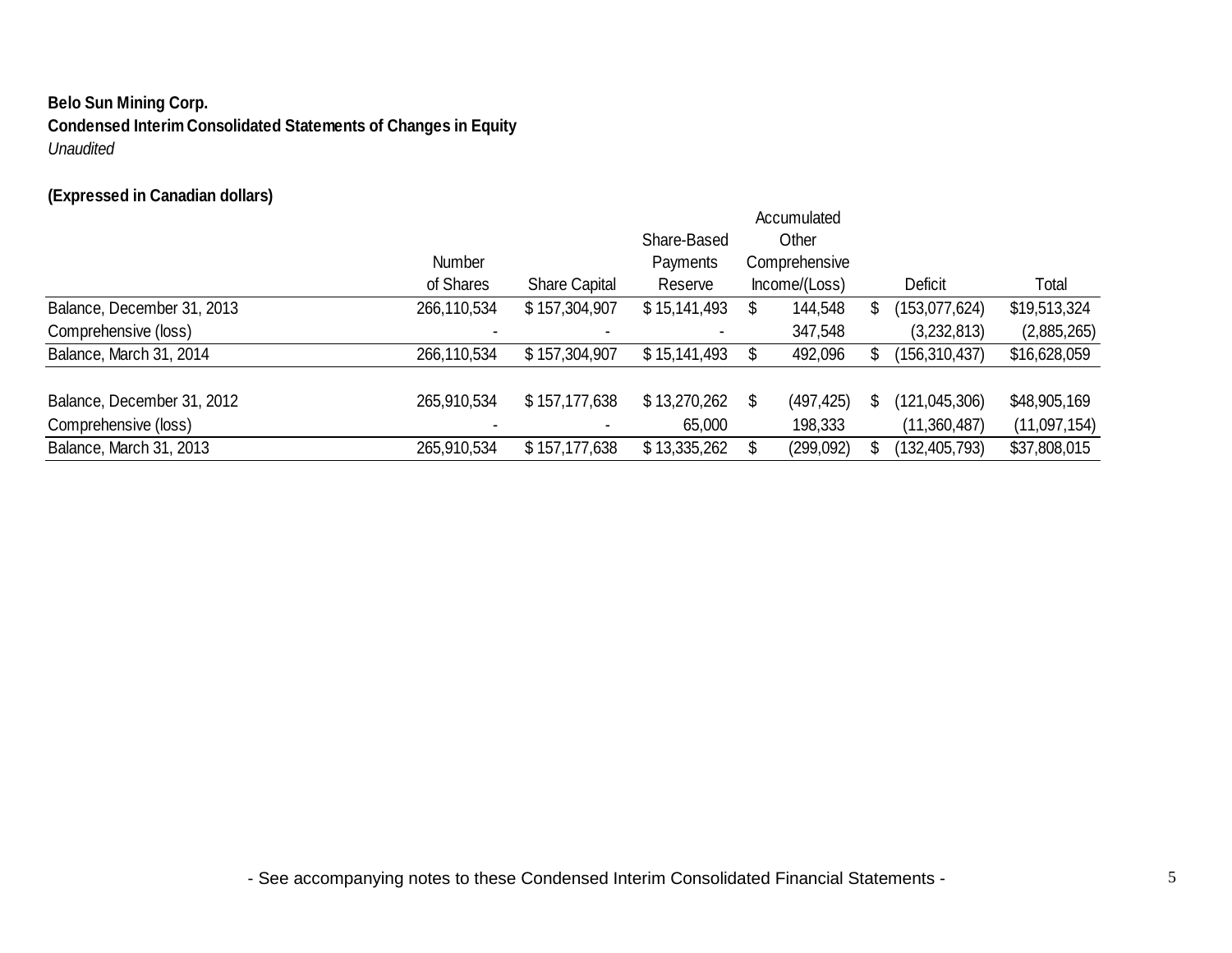## **1. Nature of operations**

Belo Sun Mining Corp. ("Belo Sun" or the "Company"), through its subsidiaries, is a gold exploration company engaged in the exploration of properties located in Brazil. The Company is a publicly listed company incorporated in the Province of Ontario. The Company's shares are listed on the Toronto Stock Exchange. The Company's head office is located at 65 Queen Street West,  $8<sup>th</sup>$  Floor, Toronto, Ontario, Canada, M5H 2M5.

Although the Company has taken steps to verify title to the properties on which it is conducting exploration and in which it has an interest, in accordance with industry standards for the current stage of exploration of such properties, these procedures do not guarantee the Company's title. Property title may be subject to unregistered prior agreements, unregistered claims, aboriginal claims and noncompliance with regulatory and environmental requirements.

The business of mining and exploring for minerals involves a high degree of risk and there can be no assurance that current exploration programs will result in profitable mining operations. The Company's continued existence is dependent upon the preservation of its interests in the underlying properties, the discovery of economically recoverable reserves, the achievement of profitable operations, or the ability of the Company to raise additional financing, if necessary, or alternatively upon the Company's ability to dispose of its interests on an advantageous basis. Changes in future conditions could require material write-downs of the carrying values. The Company's mining assets that are located outside of North America are subject to the risk of foreign investment, including increases in taxes and royalties, renegotiation of contracts, expropriation and currency exchange fluctuations and restrictions.

## **2. Significant accounting policies**

## **a) Statement of compliance**

These condensed interim consolidated financial statements of the Company and its subsidiaries have been prepared in accordance with International Accounting Standards ("IAS") 34, Interim Financial Reporting, as issued by the International Accounting Standards Board ("IASB"). The policies applied in these condensed interim consolidated financial statements are based on International Financial Reporting Standards ("IFRS") issued and outstanding as at March 31, 2014. The policies as set out in the Company's Annual Consolidated Financial Statements for the twelve months ended December 31, 2013 were consistently applied to all the periods presented unless otherwise noted below. The Board of Directors approved these condensed interim consolidated financial statements for issue on May 12, 2014.

## **b) Basis of preparation**

These condensed interim consolidated financial statements were prepared on a going concern basis, under the historical cost convention, as modified by the revaluation of financial assets and financial liabilities (including derivative instruments) at fair value through profit or loss.

The preparation of financial statements requires the use of certain critical accounting estimates. It also requires management to exercise judgment in applying the Company's accounting policies.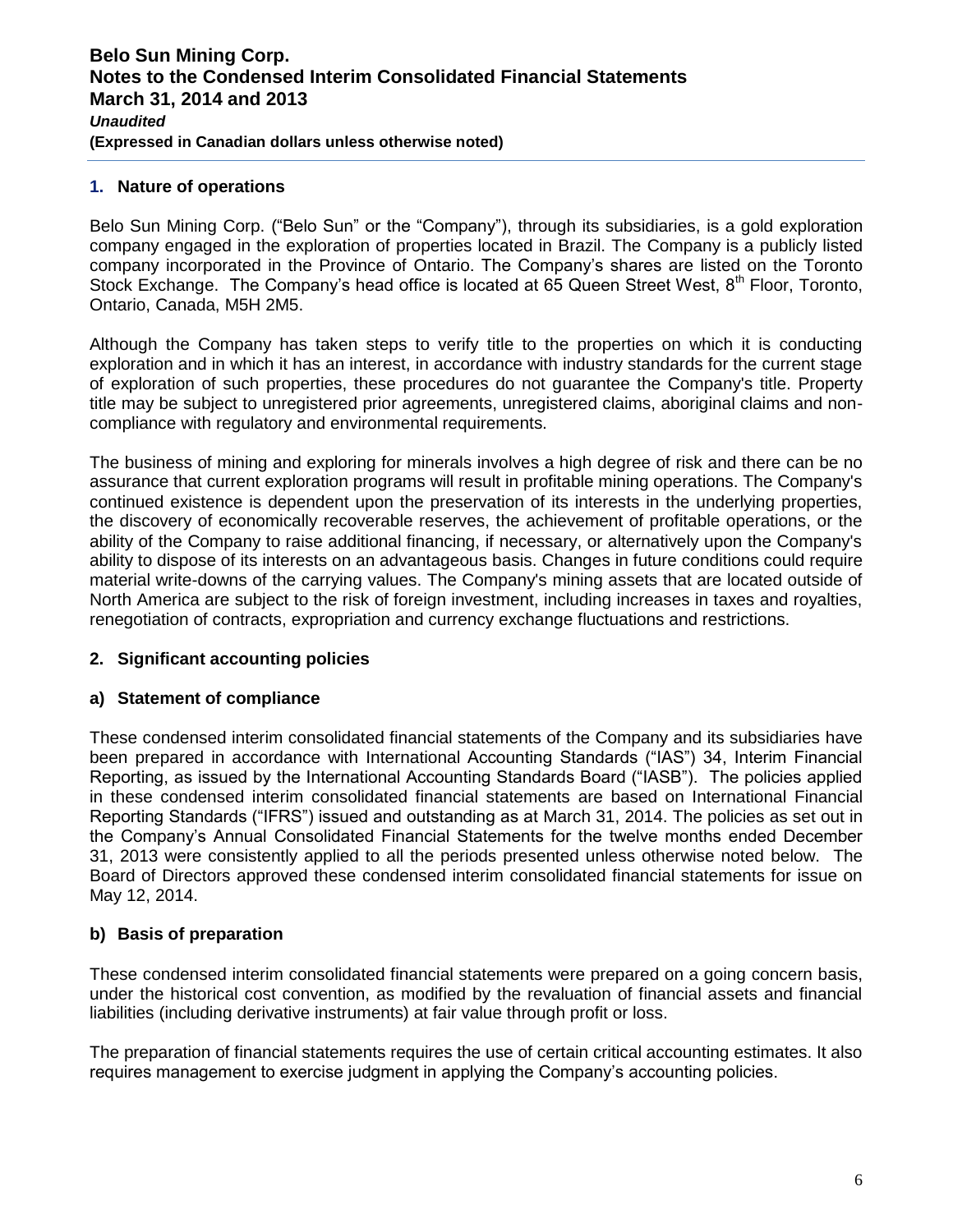## **c) Future accounting policies**

IFRS 9, Financial Instruments: Classification and Measurement, introduces new requirements for the classification and measurement of financial instruments. The date of application is yet to be determined, and the Company has not yet considered the potential impact of the adoption of IFRS 9.

#### **d) Principles of consolidation**

#### **(i) Subsidiaries**

All entities in which the Company has a controlling interest are fully consolidated from the date that control commences until the date that control ceases. Control exists when the Company is exposed, or has rights, to variable returns from its involvement with the investee and has the ability to affect those returns through its power over the investee.

#### **(ii) Transactions eliminated on consolidation**

Intercompany balances and any unrealized gains and losses or income and expenses arising from intercompany transactions are eliminated in preparing the consolidated financial statements.

#### **e) Significant accounting judgments, estimates and assumptions**

The preparation of these condensed interim consolidated financial statements requires management to make estimates and assumptions that affect the reported amounts of assets and liabilities at the date of the financial statements and reported amounts of expenses during the reporting period. These condensed interim consolidated financial statements include estimates, which, by their nature, are uncertain. The impacts of such estimates are pervasive throughout the condensed interim consolidated financial statements, and may require accounting adjustments based on future occurrences. Revisions to accounting estimates are recognized in the period in which the estimate is revised, on a prospective basis. The revision may affect current or both current and future periods.

Information about critical judgments and estimates in applying accounting policies, and areas where assumptions and estimation uncertainties that have a significant risk of resulting in a material adjustment within the next financial year are included in the following areas:

#### • Asset carrying values and impairment charges

In the determination of carrying values and impairment charges, management looks at the recoverable amount considered to be higher of value in use or fair value less costs of disposal in the case of assets and at objective evidence, significant or prolonged decline of fair value on financial assets indicating impairment. These determinations and their individual assumptions require that management make a decision based on the best available information at each reporting period.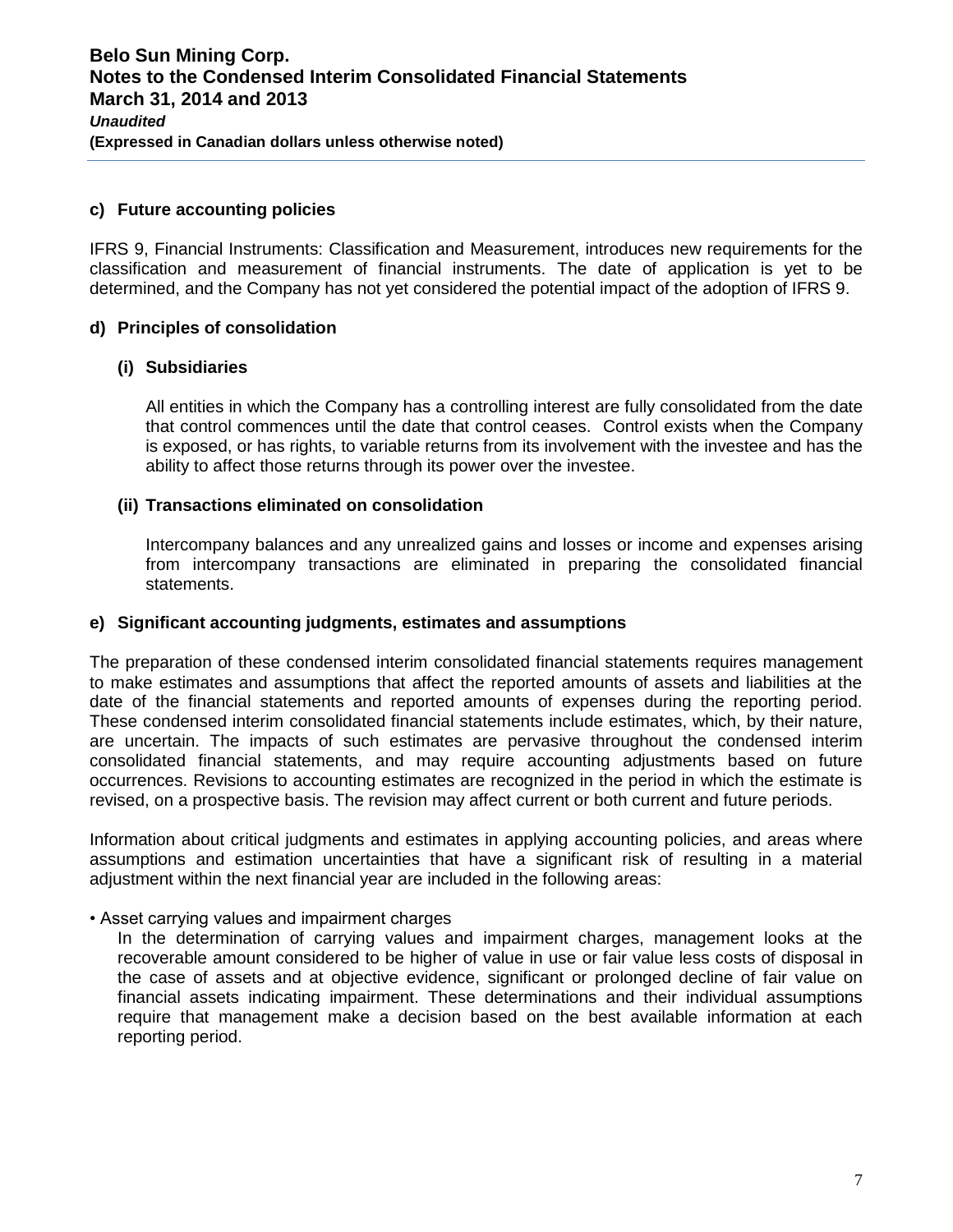## **Belo Sun Mining Corp. Notes to the Condensed Interim Consolidated Financial Statements March 31, 2014 and 2013**  *Unaudited*

**(Expressed in Canadian dollars unless otherwise noted)** 

• Recognition of deferred tax assets

In assessing the probability of realizing income tax assets recognized, management makes estimates related to expectations of future taxable income, applicable tax planning opportunities, expected timing of reversals of existing temporary differences and the likelihood that tax positions taken will be sustained upon examination by applicable tax authorities. In making its assessments, management gives additional weight to positive and negative evidence that can be objectively verified. Estimates of future taxable income are based on forecasted cash flows from operations and the application of existing tax laws in each jurisdiction. The Company reassesses unrecognized income tax assets at each reporting period.

• Share-based payments

Management determines costs for share-based payments using market-based valuation techniques. The fair value of the market-based and performance-based share awards are determined at the date of grant using generally accepted valuation techniques. Assumptions are made and judgment used in applying valuation techniques. These assumptions and judgments include estimating the future volatility of the stock price, expected dividend yield, future employee turnover rates and future employee stock option exercise behaviours and corporate performance. Such judgments and assumptions are inherently uncertain. Changes in these assumptions affect the fair value estimates.

• Assessment of the project stage for mineral properties and activities

In determining whether the Company is in the exploration and evaluation stage or the development stage, management must make an assessment as to whether the technical feasibility and commercial viability of extracting the mineral resource are demonstrable. Management relies on technical studies performed by consultants to make this assessment.

• Estimation of close down and restoration costs and the timing of expenditures

The cost estimates are updated annually during the life of a mine to reflect known developments, (e.g. revisions to cost estimates and to the estimated lives of operations), and are subject to review at regular intervals. Decommissioning, restoration and similar liabilities are estimated based on the Company's interpretation of current regulatory requirements, constructive obligations and are measured at fair value. Fair value is determined based on the net present value of estimated future cash expenditures for the settlement of decommissioning, restoration or similar liabilities that may occur upon decommissioning of the mine. Such estimates are subject to change based on changes in laws and regulations and negotiations with regulatory authorities.

• Estimation of asset lives and depletion, depreciation and amortization

Depreciation and depletion expenses are allocated based on assumed asset lives and depletion/depreciation rates. Should the asset life or depletion/depreciation rate differ from the initial estimate, an adjustment would be made in the statement of comprehensive loss.

• Determination of functional currency

Under IFRS, each entity within the Company has its results measured using the currency of the primary economic environment in which the entity operates (the "functional" currency). Judgment is necessary in assessing each entity's functional currency. The Company considers the currency of expenses and outflows, as well as financing activities as part of its decision-making process.

• Contingencies Refer to Note 14.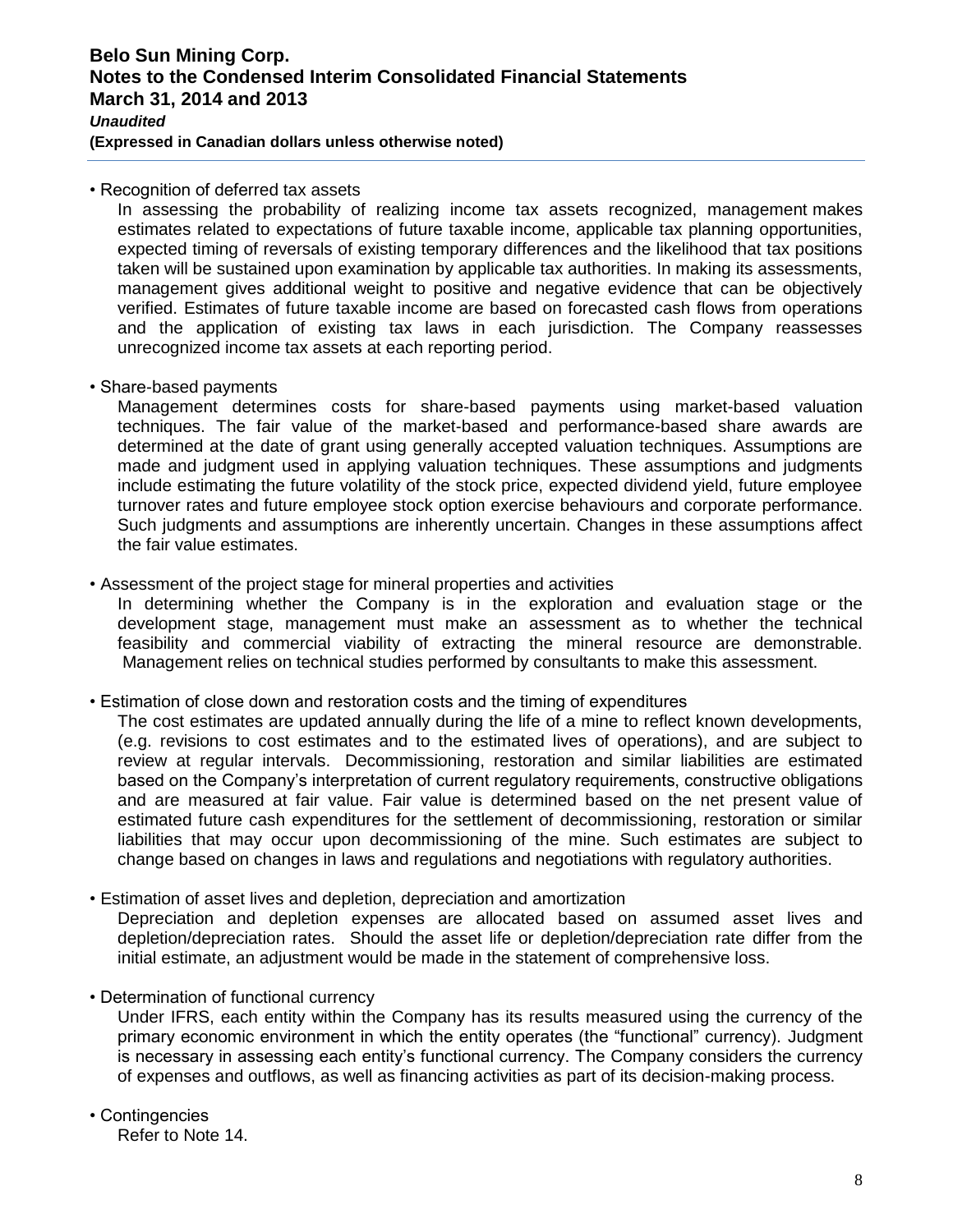#### **f) Presentation and functional currency**

The Company's condensed interim consolidated financial statements are presented in Canadian dollars. The Company's functional and presentation currency is the Canadian dollar. The Company's subsidiaries' functional currency is the United States dollar.

## **3. Prepaid expenses and sundry receivables**

|                                      |    | March 31, 2014 | December 31, 2013 |
|--------------------------------------|----|----------------|-------------------|
| Trade receivables and other advances | S  | 73.989 \$      | 139,887           |
| HST/VAT receivable                   |    | 110.172        | 115,539           |
| Prepaid insurance                    |    | 20,007         | 23,583            |
|                                      | \$ | 204,168        | 279,009           |

## **4. Exploration and evaluation expenses and engineering studies**

Exploration and evaluation expenditures and engineering studies expensed immediately in the consolidated statement of comprehensive loss for the three months ended March 31, 2014 collectively amounted to \$2,183,220 (March 31, 2013 - \$8,068,455).

## **5. Term investment**

The investment consists of a term deposit with Banco do Brasil SA to fund the potential amounts owing to Companhia de Pesquisa de Recursos Minerais ("CPRM"). As at March 31, 2014, the balance in this account was R\$1,176,127 (\$576,773) (2013: R\$1,149,072 (\$517,427)) and the Company earned 2.35% in interest for the three months ended March 31, 2014. The Company intends on rolling over the term deposit on maturity because it is security against the potential amount owing to the CPRM, a Brazilian state owned company to which the Company is committed to paying royalties if a mineable deposit is defined on the Volta Grande Property.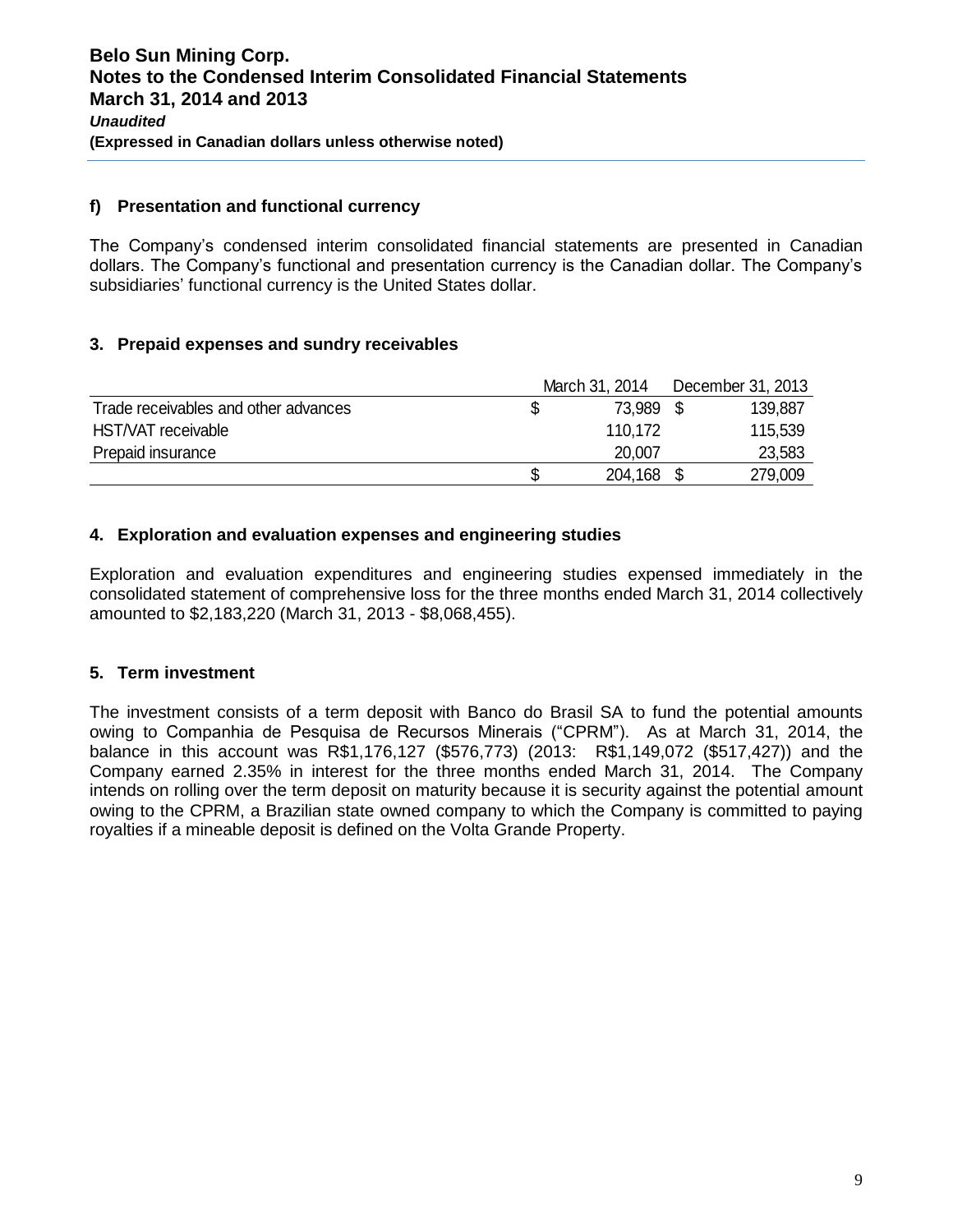## **6. Property and equipment**

|                                         |                 |               |               | Assets                   |                      |               |
|-----------------------------------------|-----------------|---------------|---------------|--------------------------|----------------------|---------------|
|                                         |                 | Furniture &   | Mining        | under                    |                      |               |
| Cost                                    | <b>Vehicles</b> | equipment     |               | equipment construction   | Land                 | Total         |
| Balance at December 31, 2012            | \$640,585       | \$1,146,800   | \$513,324     | \$<br>117,411            | \$4,470,822          | \$6,888,942   |
| Additions                               | 4,558           | 282,714       | 26,134        | (109, 716)               |                      | 203,690       |
| <b>FX</b> adjustment                    | 16,435          | 21,228        | 4,563         | (7,695)                  | 312,097              | 346,628       |
| Balance at December 31, 2013            | 661,578         | 1,450,742     | 544,021       |                          | 4,782,919            | 7,439,260     |
| Additions                               |                 | 549           |               |                          |                      | 549           |
| <b>FX</b> adjustment                    | 25,610          | 55,375        | 21,757        |                          | 188,402              | 291,144       |
| Balance at March 31, 2014               | 687,188         | 1,506,666     | 565,778       |                          | 4,971,321            | 7,730,953     |
|                                         |                 |               |               |                          |                      |               |
| Accumulated depreciation and impairment |                 |               |               |                          |                      |               |
| Balance at December 31, 2012            | 180,190         | 131,171       | 183,077       |                          | ٠                    | 494,438       |
| Charge for the year                     | 119,918         | 84,452        | 175,322       |                          | ٠                    | 379,692       |
| Disposal                                | 34,980          | 35,664        | (3,330)       |                          |                      | 67,314        |
| <b>FX</b> adjustment                    | (8,340)         | (64, 586)     | (14,253)      |                          |                      | (87, 179)     |
| Balance at December 31, 2013            | 326,748         | 186,701       | 340,816       |                          |                      | 854,265       |
| Charge for the year                     | 32,083          | 22,434        | 26,562        |                          |                      | 81,079        |
| <b>FX</b> adjustment                    | 12,262          | 6,154         | 12,874        |                          |                      | 31,290        |
| Balance at March 31, 2014               | \$371,093       | 215,289<br>\$ | $$380,252$ \$ | $\overline{\phantom{0}}$ | \$<br>$\blacksquare$ | \$<br>966,634 |
|                                         |                 |               |               |                          |                      |               |
| Net book value as at December 31, 2013  | \$334,830       | \$1,264,041   | \$203,205     | -\$                      | \$4,782,919          | \$6,584,995   |
|                                         |                 |               |               |                          |                      |               |
| Net book value as at March 31, 2014     | \$316,095       | \$1,291,377   | \$185,526     | - \$                     | \$4,971,321          | \$6,764,319   |

As at March 31, 2014, the Company's finance leases consist of one vehicle having a net book value of \$32,459 (December 31, 2013 –\$33,653).

# **7. Accounts payable and accrued liabilities**

|                                                          |   | March 31, 2014 | December 31, 2013 |
|----------------------------------------------------------|---|----------------|-------------------|
| Mineral properties suppliers and contractors             | S | 733,356 \$     | 758,297           |
| Departamento Nacional de Produçao Mineral ("DNPM") taxes |   | 65,412         | 142,533           |
| Corporate payables                                       |   | 112,529        | 38,298            |
| Audit and other accruals                                 |   | 129.211        | 110,000           |
|                                                          |   | 1,040,508      | 1,049,128         |

## **8. Finance leases**

The Company's existing finance lease, entered into in 2012 to acquire a new vehicle, has a term of two years at an interest rate of approximately 19%. The Company has the option to purchase the vehicle for a nominal amount at the conclusion of the lease agreements.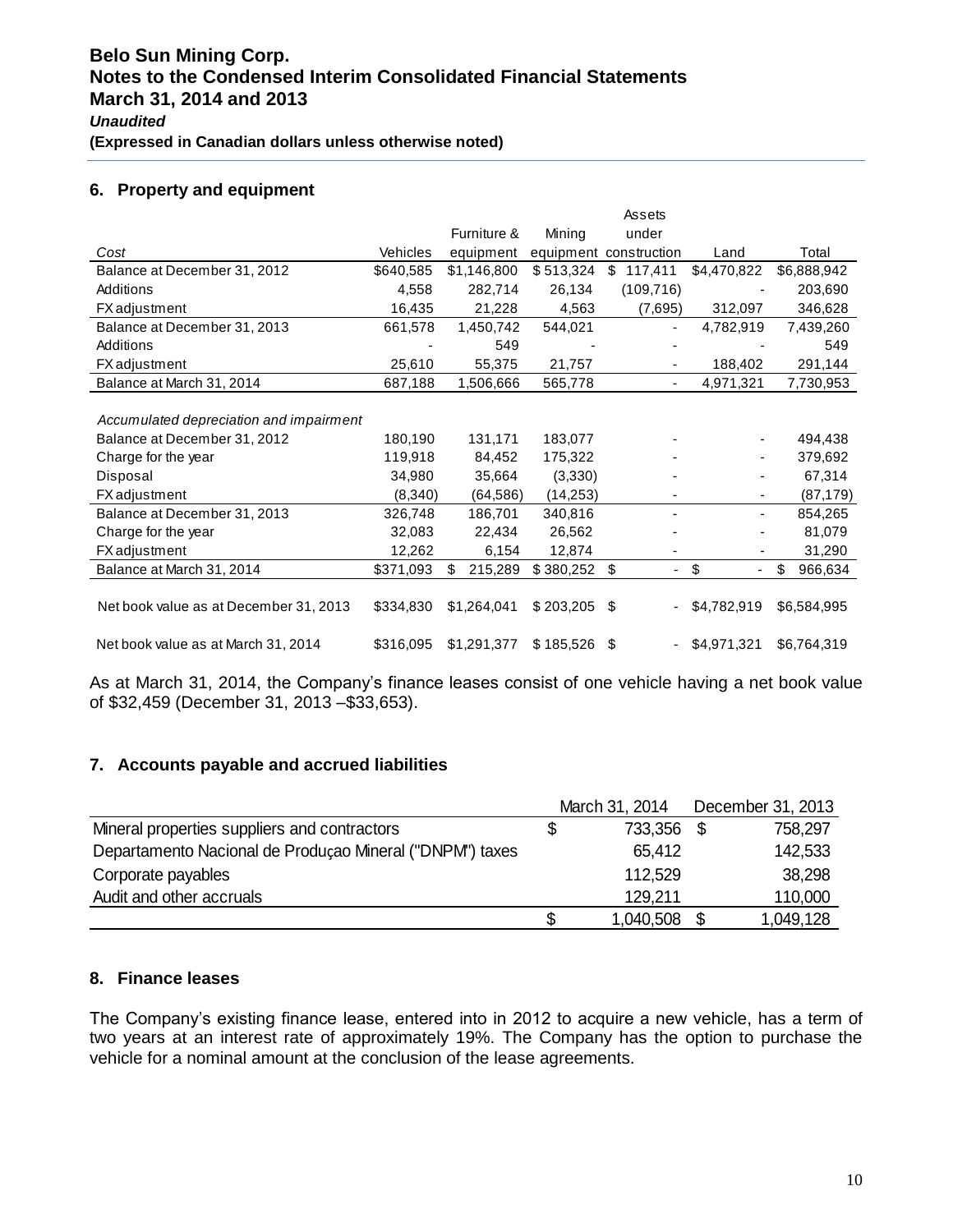As at March 31, 2014, the finance leases were composed of the following obligations:

| 2014                                 | 6,248          |
|--------------------------------------|----------------|
|                                      | 6,248          |
| less amounts representing interest   | (1,044)        |
|                                      | 5,204          |
| current portion<br>long term portion | 5,204<br>5.204 |

## **9. Share-based payments reserves**

The Company has an ownership-based compensation plan for executives and employees. In accordance with the terms of the plan, officers, directors and consultants of the Company may be granted options to purchase common shares at exercise prices determined at the time of grant. The Company has adopted a Floating Stock Option Plan (the "Plan"), whereby the number of common shares reserved for issuance under the Plan is equivalent of up to 10% of the issued and outstanding shares of the Company from time to time. The option vesting terms are determined at the discretion of the Board of Directors.

Each employee share option converts into one common share of the Company on exercise. No amounts are paid or payable by the recipient on receipt of the option. The options carry neither rights to dividends nor voting rights. Options may be exercised at any time from the date of vesting to the date of their expiry.

|                                      | Number of      | Weighted average | <b>TOTAL</b> |
|--------------------------------------|----------------|------------------|--------------|
|                                      | <b>Options</b> | exercise prices  | <b>VALUE</b> |
|                                      |                |                  |              |
| December 31, 2013 and March 31, 2014 | 22,943,000     | \$0.93           | 15,141,493   |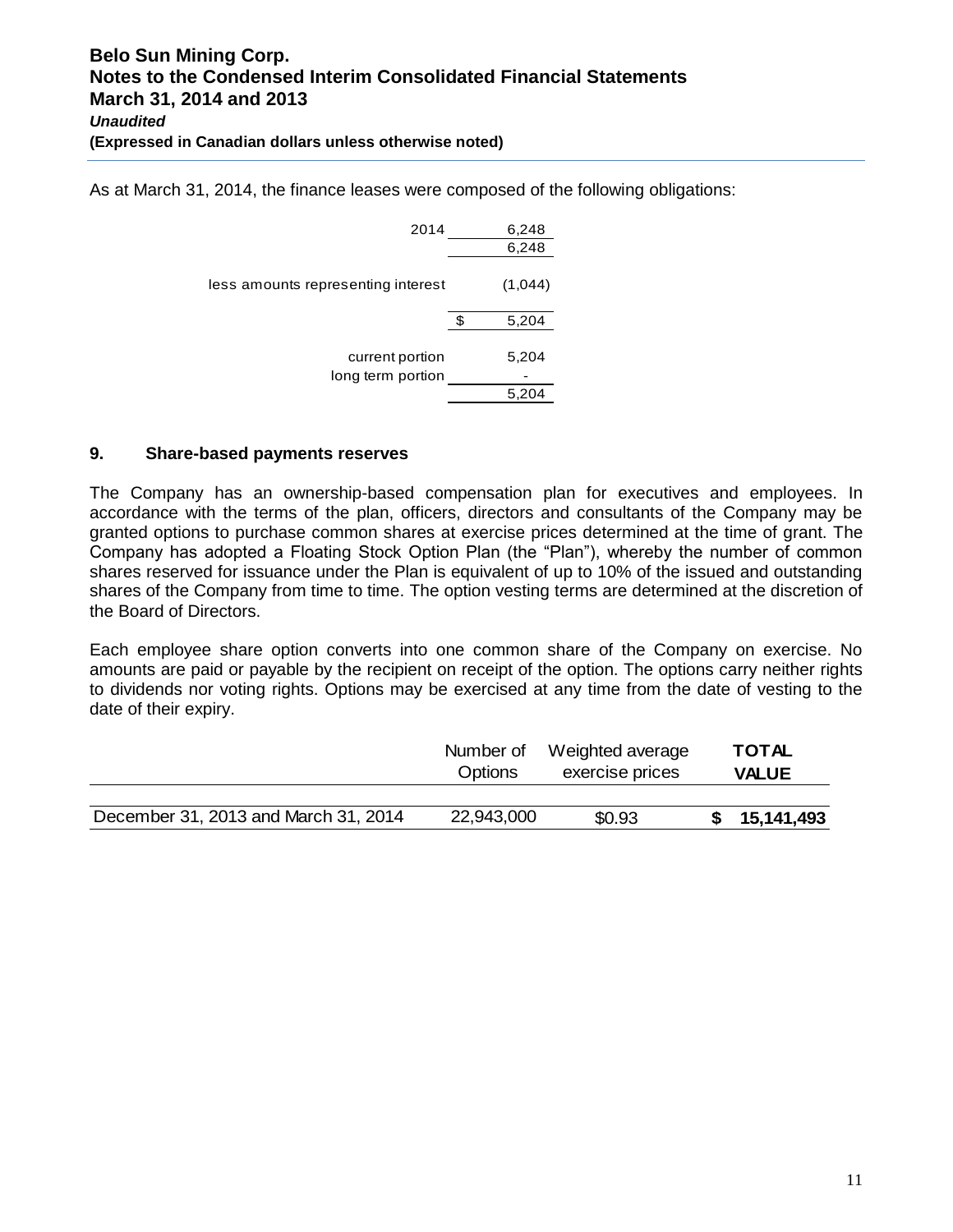The following share-based payments arrangements were in existence as at March 31, 2014:

#### Options:

|               |             |              |                 | <b>Black-Scholes inputs</b> |            |            |                |               |  |  |
|---------------|-------------|--------------|-----------------|-----------------------------|------------|------------|----------------|---------------|--|--|
| <b>Number</b> | Number      |              |                 | Exercise                    | Expected   | Expected   | Expected       | Risk-free     |  |  |
| outstanding   | exercisable | Grant date   | Expiry date     | price                       | volatility | life (yrs) | dividend yield | interest rate |  |  |
| 3,611,000     | 3,611,000   | 5-Mar-10     | 5-Mar-15 \$     | 0.34                        | 100%       | 5          | 0%             | 2.59%         |  |  |
| 60,000        | 60,000      | $2$ -Jun-10  | $2$ -Jun-15 $$$ | 0.45                        | 100%       | 5          | 0%             | 2.68%         |  |  |
| 1,768,000     | 1,768,000   | 29-Jul-10    | 29-Jul-15       | 0.36<br>-\$                 | 104%       | 5          | 0%             | 2.36%         |  |  |
| 50,000        | 50,000      | 11-Nov-10    | 11-Nov-15       | 0.80<br>\$                  | 94%        | 5          | 0%             | 2.50%         |  |  |
| 500,000       | 500,000     | 5-Dec-10     | 5-Dec-15        | 0.89<br>-S                  | 94%        | 5          | $0\%$          | 2.40%         |  |  |
| 4,657,000     | 4,657,000   | 21-Apr-11    | 21-Apr-16 \$    | 1.33                        | 94%        | 5          | 0%             | 2.70%         |  |  |
| 3,372,000     | 3,372,000   | 31-Jan-12    | 31-Jan-17 \$    | 1.15                        | 94%        | 5          | 0%             | 1.25%         |  |  |
| 250,000       | 250,000     | 30-Apr-12    | 30-Apr-17       | 1.15<br>- \$                | 94%        | 5          | 0%             | 1.60%         |  |  |
| 400,000       | 400,000     | 14-Jun-12    | 14-Jun-17 \$    | 1.17                        | 94%        | 5          | 0%             | 1.28%         |  |  |
| 2,815,000     | 2,815,000   | $3$ -Jul-12  | $3$ -Jul-17 $$$ | 1.15                        | 94%        | 5          | 0%             | 1.26%         |  |  |
| 1,160,000     | 1,160,000   | 10-Jul-12    | 10-Jul-17 \$    | 1.15                        | 94%        | 5          | 0%             | 1.18%         |  |  |
| 300,000       | 300,000     | 29-Nov-12    | 29-Nov-17 \$    | 1.70                        | 93%        | 5          | 0%             | 1.30%         |  |  |
| 50,000        | 50,000      | $11$ -Jan-13 | 11-Jan-18       | 1.58<br>-S                  | 119%       | 5          | 0%             | 1.48%         |  |  |
| 200,000       | 200,000     | 9-Apr-13     | 9-Apr-18 \$     | 1.14                        | 118%       | 5          | $0\%$          | 1.24%         |  |  |
| 3,750,000     | 3,750,000   | 19-Aug-13    | 19-Aug-18 \$    | 0.71                        | 118%       | 5          | 0%             | 1.98%         |  |  |
| 22,943,000    | 22,943,000  |              |                 |                             |            |            |                |               |  |  |

Fair value of share options granted in the period:

During the three months ended March 31, 2014, the Company did not grant stock options and no expense was incurred. For the three months ended March 31, 2013, 50,000 options were granted and \$65,000 was recorded as stock-based compensation expense. The weighted average grant date fair value of the share options granted during the three months ended March 31, 2014 is \$nil (March 31, 2013: \$1.30). Options were priced using the Black-Scholes option-pricing model. Expected volatility is based on the historical share price volatility over the past 5 years. The expected life of the option was calculated based on the history of option exercises. The weighted average life of the outstanding options is 2.59 years. The weighted average market price on the date of grant for options granted during the period was \$nil (March 31, 2013: \$1.58).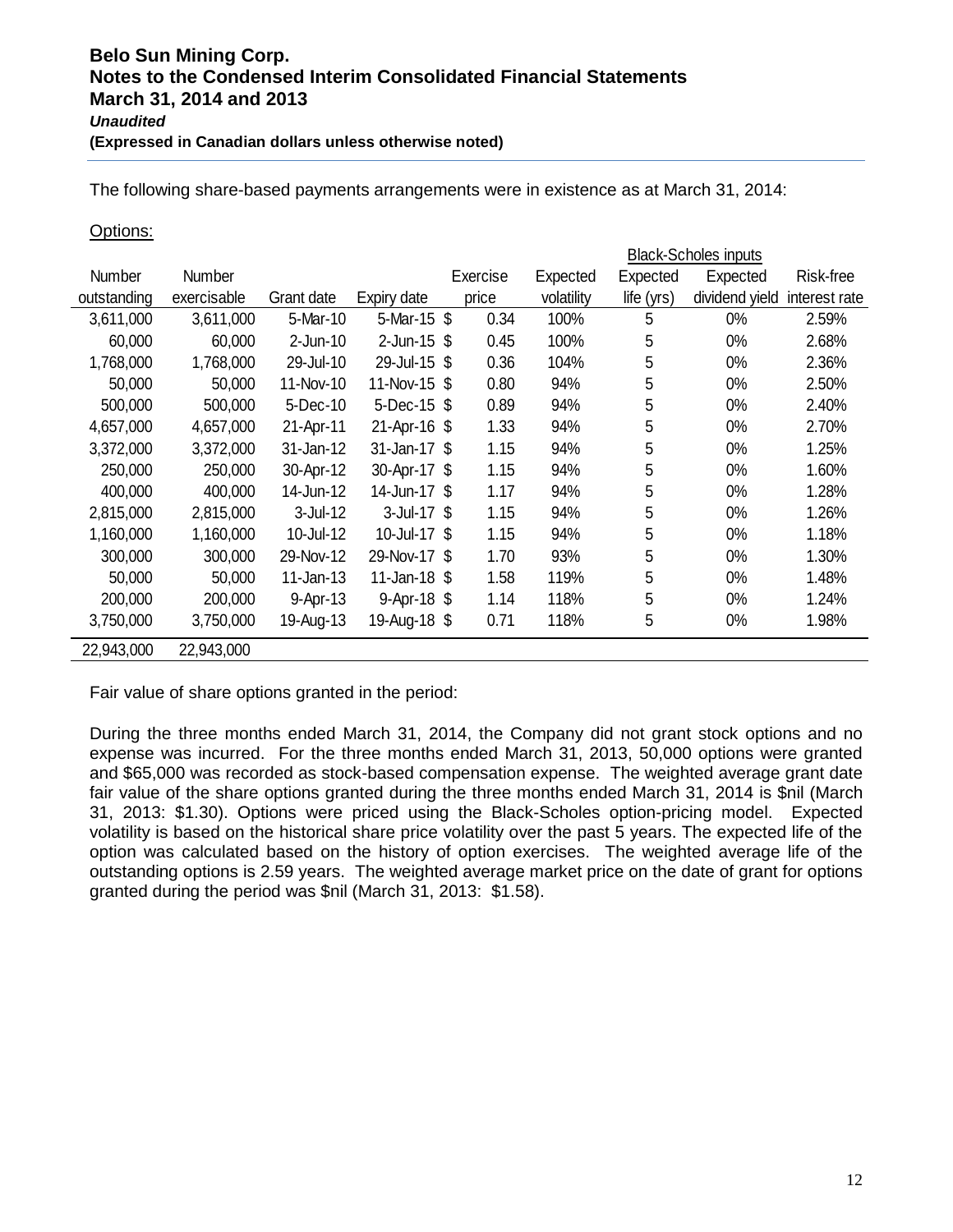#### **10. Operating segments**

#### *Geographical information*

The Company operates in Canada and Brazil. The Company's information about its assets by geographical location are detailed below.

|                   |                       |    | Property      |    | Other long-term |        |                     |  |
|-------------------|-----------------------|----|---------------|----|-----------------|--------|---------------------|--|
|                   | <b>Current assets</b> |    | and equipment |    | assets          |        | <b>Total Assets</b> |  |
|                   |                       |    |               |    |                 |        |                     |  |
| March 31, 2014    |                       |    |               |    |                 |        |                     |  |
| Canada            | \$<br>8,411,981       | \$ | 2,623         | \$ |                 | $-$ \$ | 8,414,604           |  |
| <b>Brazil</b>     | 1,927,789             |    | 6,761,696     |    | 576,773         |        | 9,266,258           |  |
|                   | \$<br>10,339,770      | \$ | 6,764,319     | \$ | 576,773         | \$     | 17,680,862          |  |
| December 31, 2013 |                       |    |               |    |                 |        |                     |  |
| Canada            | \$<br>11,195,075      | \$ | 3,036         | \$ | $\sim 100$      | \$     | 11,198,111          |  |
| <b>Brazil</b>     | 2,281,604             |    | 6,581,959     |    | 517,427         |        | 9,380,990           |  |
|                   | \$<br>13,476,679      | S  | 6,584,995     | \$ | 517,427         | \$     | 20,579,101          |  |

#### **11. Financial instruments**

Financial assets and financial liabilities as at March 31, 2014 were classified as follows:

|                                          |                                 |             | Assets /(liabilities) at |                   |      |               |  |            |
|------------------------------------------|---------------------------------|-------------|--------------------------|-------------------|------|---------------|--|------------|
|                                          | fair value through<br>Loans and |             |                          |                   |      |               |  |            |
| March 31, 2014                           |                                 | receivables |                          | Other liabilities |      | profit/loss   |  | Total      |
| Cash and cash equivalents                |                                 |             | $\blacksquare$           | $\sim$            | - \$ | 10,135,602 \$ |  | 10,135,602 |
| Term investment                          |                                 |             |                          |                   |      | 576,773       |  | 576,773    |
| Accounts payable and accrued liabilities |                                 |             |                          | 1,040,508         |      |               |  | 1,040,508  |
| Finance leases                           |                                 |             |                          | 5,204             |      |               |  | 5,204      |

The fair value of sundry receivables, accounts payable and accrued liabilities, and finance leases approximates fair value due to the short term nature of the financial instruments.

A fair value hierarchy prioritizes the methods and assumptions used to develop fair value measurements for those financial assets where fair value is recognized on the statement of financial position. These have been prioritized into three levels.

- Level 1 Quoted prices (unadjusted) in active markets for identical assets or liabilities
- Level 2 Inputs other than quoted prices included in Level 1 that are observable for the asset or liability, either directly or indirectly
- Level 3 Inputs for the asset or liability that are not based on observable market data.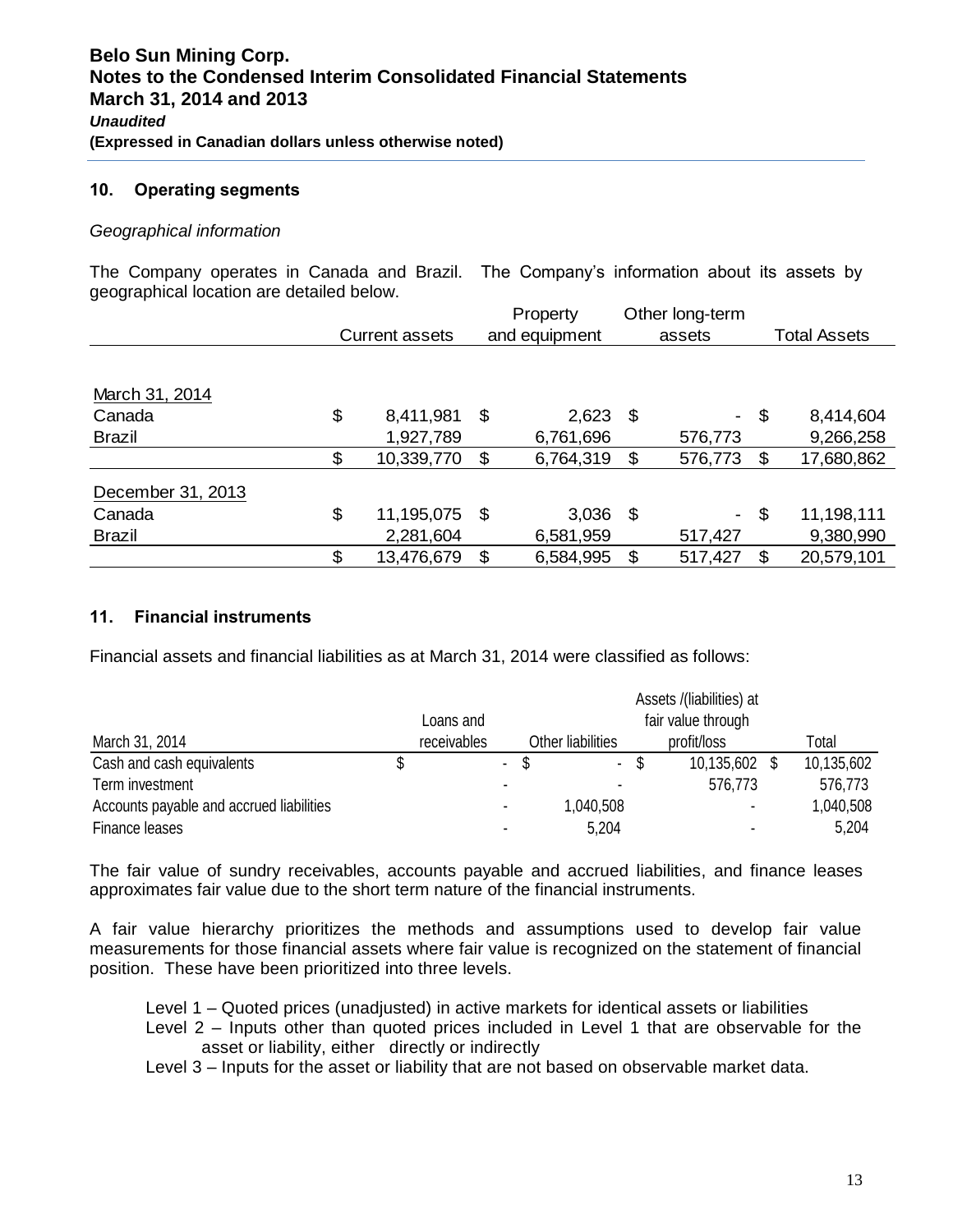## **Belo Sun Mining Corp. Notes to the Condensed Interim Consolidated Financial Statements March 31, 2014 and 2013**  *Unaudited*

#### **(Expressed in Canadian dollars unless otherwise noted)**

Fair value amounts represent point-in-time estimates and may not reflect fair value in the future. The measurements are subjective in nature, involve uncertainties and are a matter of significant judgement.

At March 31, 2014, the Company's financial instruments that are carried at fair value, consisting of cash and cash equivalents and term investment, have been classified as Level 1 within the fair value hierarchy.

The Company's risk exposures and their impacts on the Company's financial instruments are summarized below. There have been no significant changes in the risks, objectives, policies and procedures for managing risk during the three months ended March 31, 2014.

#### Credit risk

Credit risk arises from the non-performance by counterparties of contractual financial obligations. The Company's primary counterparty related to its cash and cash equivalents and term investment carry an investment grade rating as assessed by external rating agencies. The Company maintains all of its cash and cash equivalents and term investment with major Canadian, British, US and Brazilian financial institutions. Deposits held with these institutions may exceed the amount of insurance provided on such deposits.

The Company's maximum exposure to credit risk at the balance sheet date is the carrying value of cash and cash equivalents, term investment and sundry receivables.

#### Liquidity risk

The Company manages liquidity risk by maintaining adequate cash and cash equivalent balances. The Company continuously monitors and reviews both actual and forecasted cash flows, and also matches the maturity profile of financial assets and liabilities.

As at March 31, 2014, the Company had current assets of \$10,339,770 to settle current liabilities of \$1,052,803.

#### Market risk

(a) Interest rate risk

The Company's cash equivalents are subject to interest rate cash flow risk as they carry variable rates of interest. The Company's interest rate risk management policy is to purchase highly liquid investments with a term to maturity of one year or less on the date of purchase.

Based on cash and cash equivalent balances on hand at March 31, 2014, a 0.1% change in interest rates could result in a corresponding change in net loss of approximately \$10,000 (December 31, 2013 - \$13,000).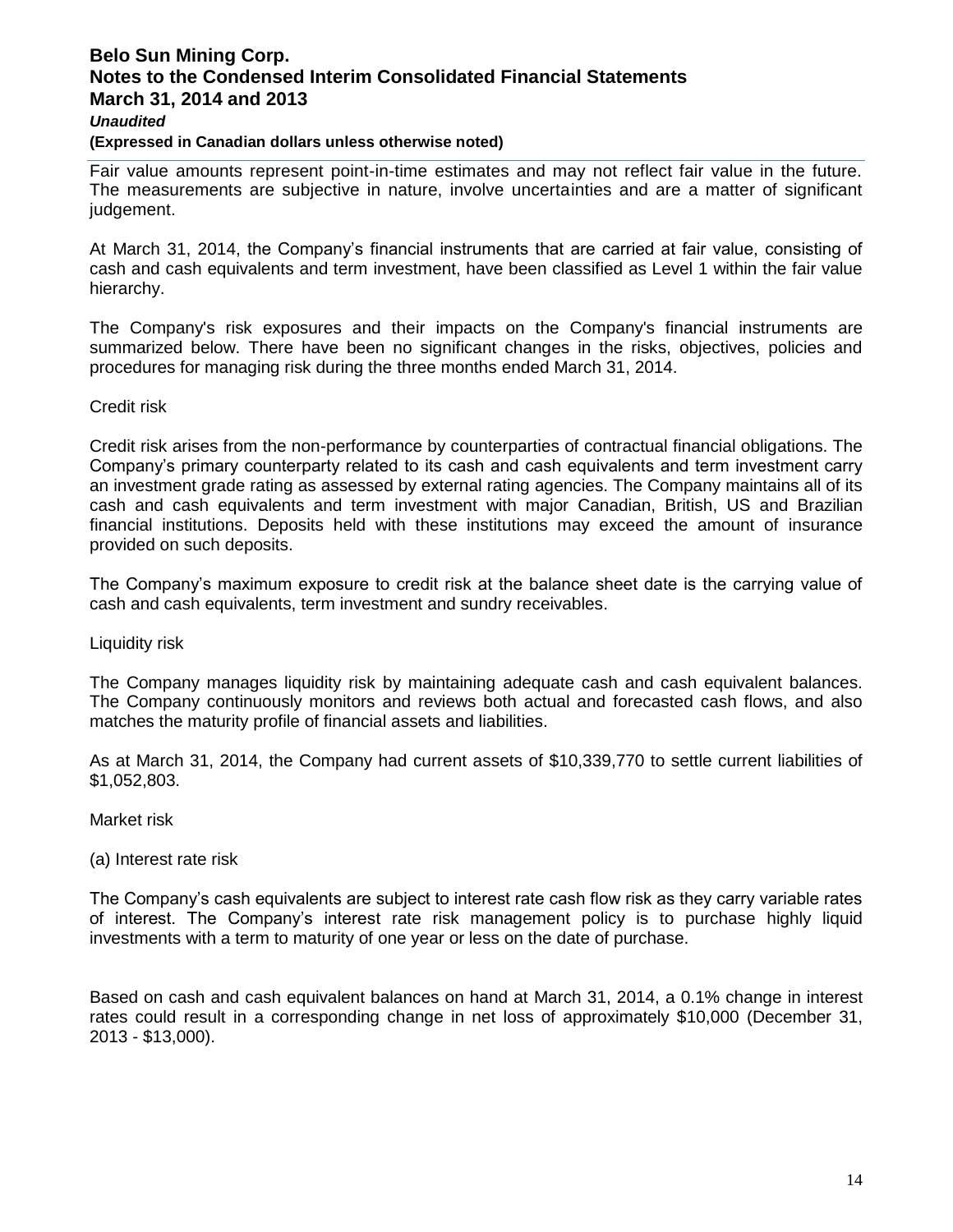#### (b) Currency risk

As the Company operates on an international basis, foreign exchange risk exposures arise from transactions and balances denominated in foreign currencies. The Company's foreign currency risk arises primarily with respect to the United States dollar and Brazilian Reais. Fluctuations in the exchange rates between these currencies and the Canadian dollar could have a material effect on the Company's business, financial condition and results of operations. The Company does not engage in any hedging activity to mitigate this risk.

A strengthening of \$0.01 in the United States dollar against the Brazilian Reais would have decreased net income by approximately \$38,000 for the three months ended March 31, 2014 (March 31, 2013 - \$79,000). A strengthening of \$0.01 in the Canadian dollar against the United States dollar would have decreased other comprehensive income by approximately \$17,000 for the three months ended March 31, 2014 (March 31, 2013 - \$39,000). At March 31, 2014, one Canadian dollar was equal to 0.9046 United States dollars (March 31, 2013 – 0.9843) and one Canadian dollar was equal to 2.0392 Brazilian Reais (March 31, 2013 – 1.9857).

## **12. Capital management**

The Company manages and adjusts its capital structure based on available funds in order to support the acquisition, exploration and development of mineral properties. The capital of the Company consists of share capital and share-based payments reserve. The Board of Directors does not establish quantitative return on capital criteria for management, but rather relies on the expertise of the Company's management to sustain future development of the business.

The properties in which the Company currently has an interest are in the exploration and development stage; as such the Company is dependent on external financing to fund its activities. In order to carry out planned exploration and development, and pay for administrative costs, the Company will spend its existing working capital and raise additional amounts as needed. The Company will continue to assess new properties and seek to acquire an interest in additional properties if it feels there is sufficient geologic or economic potential and if it has adequate financial resources to do so. Management reviews its capital management approach on an ongoing basis and believes that this approach, given the relative size of the Company, is reasonable.

There were no significant changes in the Company's approach to capital management during the three months ended March 31, 2014. The Company is not subject to externally imposed capital requirements.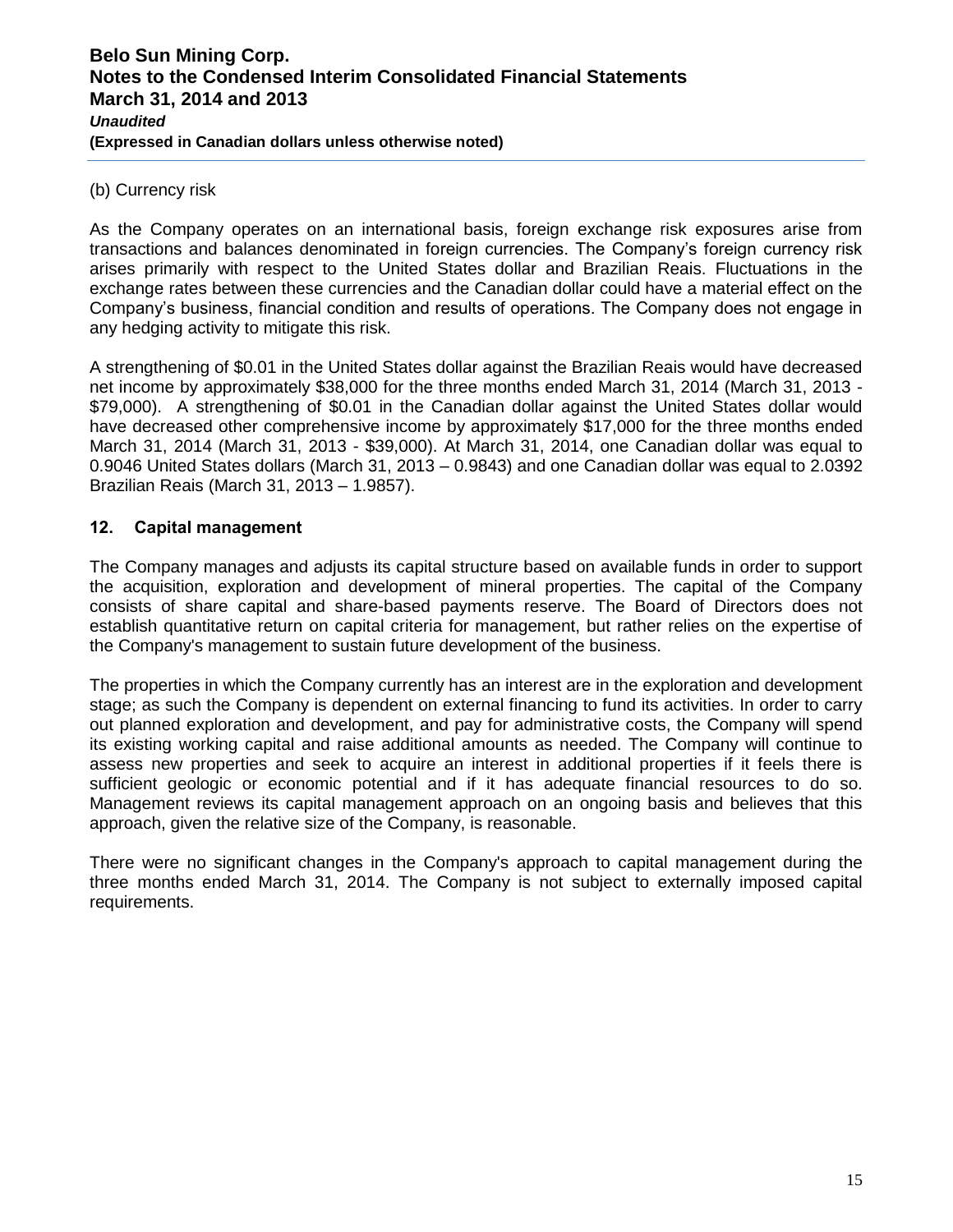#### **13. Related party disclosures**

The condensed interim consolidated financial statements include the financial statements of the Company and the subsidiaries at their respective ownership listed in the following table.

|                                  | Country of incorporation | % equity interest |
|----------------------------------|--------------------------|-------------------|
| Belo Sun Mining (Barbados) Corp. | <b>Barbados</b>          | 100               |
| Belo Sun Mineracao Ltda          | <b>Brazil</b>            | 100               |
| Intergemas Mineracao e           |                          |                   |
| Industrailizacao Ltda            | <b>Brazil</b>            | 100               |
| Aubras Mineracao Ltda            | Brazil                   | 98                |
| Oca Mineracao Ltda               | <b>Brazil</b>            | 100               |

During the three months ended March 31, 2014, the Company entered into the following transactions in the ordinary course of business with related parties that are not subsidiaries of the Company.

|                          |   | Purchases of goods/services<br>Three months ended |  |         |  |  |
|--------------------------|---|---------------------------------------------------|--|---------|--|--|
|                          |   |                                                   |  |         |  |  |
|                          |   | March 31,                                         |  |         |  |  |
|                          |   | 2014                                              |  | 2013    |  |  |
| 2227929 Ontario Inc.     | S | 92,911 \$                                         |  | 111,864 |  |  |
| Forbes & Manhattan, Inc. |   | 75,000                                            |  | 88,000  |  |  |
| Falcon Metais Ltda.      |   | 41,232                                            |  | 34,733  |  |  |

The Company shares office space with other companies who may have common officers and directors. The costs associated with the use of this space, including the provision of office equipment and supplies, are administered by 2227929 Ontario Inc. to whom the Company pays a fee. 2227929 Ontario Inc. does not have any officers or directors in common with the Company.

Mr. Stan Bharti, a director of the Company, is the Executive Chairman of Forbes & Manhattan, Inc., a corporation that provides administrative and consulting services to the Company, including but not limited to strategic planning and business development. Forbes & Manhattan, Inc. charges a monthly consulting fee of \$25,000. During the three months ended March 31, 2014, the Company granted Mr. Bharti, through Forbes & Manhattan, Inc., a bonus of \$nil (March 31, 2013 - \$13,000).

Mr. Helio Diniz, Vice President of Exploration for the Company, is an officer of Falcon Metais Ltda., a company providing exploration and administration services to the Company in Brazil, including bookkeeping and secretarial services.

The following balances were outstanding at the end of the reporting period:

|                      |               |                          |        |                          | Amounts owed by related Amounts owed to related |                                         |  |               |
|----------------------|---------------|--------------------------|--------|--------------------------|-------------------------------------------------|-----------------------------------------|--|---------------|
|                      |               | parties                  |        |                          | parties                                         |                                         |  |               |
|                      |               |                          |        |                          |                                                 | 31-Mar-14 31-Dec-13 31-Mar-14 31-Dec-13 |  |               |
| 2227929 Ontario Inc. | $\mathcal{S}$ |                          | $-$ \$ |                          | $-$ \$                                          |                                         |  | $-$ \$ 11.661 |
| Falcon Metais Ltda.  |               | $\overline{\phantom{0}}$ |        | $\overline{\phantom{a}}$ |                                                 | 54,863                                  |  |               |